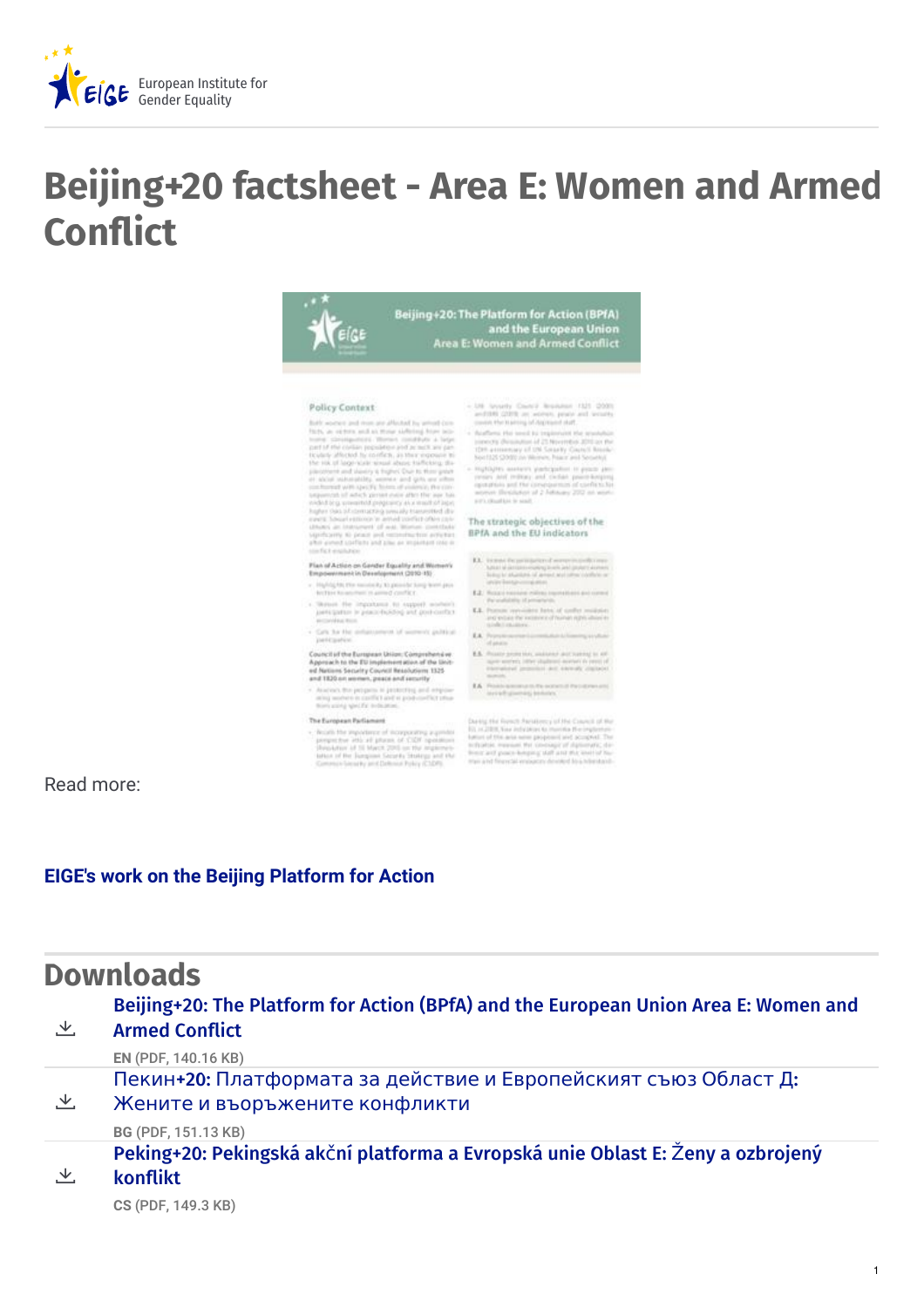| 飞 | Peking+20: Die Aktionsplattform (PAP) und die Europäische Union Bereich E: Frauen und<br>bewaffnete Konflikte                                                         |
|---|-----------------------------------------------------------------------------------------------------------------------------------------------------------------------|
| と | DE (PDF, 145.35 KB)<br>Beijing+20: la Plataforma de Acción y la Unión Europea Esfera E: La mujer y los conflictos                                                     |
|   | armados<br>ES (PDF, 146.06 KB)                                                                                                                                        |
| と | Pékin+20: Le programme d'action de Pékin (BPfA) et l'Union européenne Domaine E: Les<br>femmes et les conflits armés<br>FR (PDF, 146.07 KB)                           |
| 飞 | Platforma de acțiune Beijing+20 și Uniunea Europeană Domeniul E: Femeile și<br>conflictele armate                                                                     |
| と | RO (PDF, 142.85 KB)<br>Beijing+20: Handlingsplanen (Beijinghandlingsplanen) og Den Europæiske Union<br>Område E: Kvinder og væbnede konflikter<br>DA (PDF, 138.73 KB) |
| 飞 | Πεκίνο+20: Η πλατφόρμα δράσης (BPfA) και η Ευρωπαϊκή Ένωση Τομέας Ε: Γυναίκες και<br>ένοπλες συγκρούσεις                                                              |
| と | EL (PDF, 156.2 KB)<br>Peking + 20: tegevusprogramm ja Euroopa Liit Valdkond E: naised ja relvakonfliktid<br>ET (PDF, 139.48 KB)                                       |
| と | Béising+20: An Clár Oibre Gníomhaíochta (BPfA) agus an tAontas Eorpach Réimse E: Mná<br>agus Coinbhleacht Armtha<br>GA (PDF, 137.71 KB)                               |
| と | Peking+20: Akcijska platforma (BPfA) i Europska unija Područje E: Žene i oružani sukobi<br>HR (PDF, 138.63 KB)                                                        |
| と | Pechino +20: la piattaforma d'azione (BPfA) e l'Unione europea Area E – Donne e<br>conflitti armati<br>IT (PDF, 145.34 KB)                                            |
| 飞 | "Pekinas + 20". Veiksmų platforma (PVP) ir Europos Sąjunga E sritis. Moterys ir ginkluoti<br>konfliktai                                                               |
| と | LT (PDF, 147.83 KB)<br>"Pekina+20". Rīcības platforma (BPfA) un Eiropas Savienība E joma "Sievietes un bruņoti<br>konflikti"                                          |
| 乄 | LV (PDF, 148.78 KB)<br>Beijing+20: Il-Pjattaforma ta' Azzjoni (BPfA) u l-Unjoni Ewropea Qasam E: In-Nisa u l-<br><b>Kunflitt Armat</b>                                |
| と | MT (PDF, 146.45 KB)<br>Beijing+20: Het actieprogramma van Peking en de Europese Unie Aandachtsgebied E:<br>Vrouwen en gewapende conflicten<br>NL (PDF, 139.18 KB)     |
| 乄 | Pekin+20: Pekińska platforma działania a Unia Europejska Obszar E: Kobiety i konflikt<br>zbrojny                                                                      |
| と | PL (PDF, 146.51 KB)<br>Pequim+20: A Plataforma de Ação de Pequim (PAP) e a União Europeia Área E: Mulheres<br>e conflitos armados                                     |
| 芝 | PT (PDF, 146.82 KB)<br>Peking+20: Pekinská akčná platforma a Európska únia Oblasť E: Ženy a ozbrojený<br>konflikt                                                     |